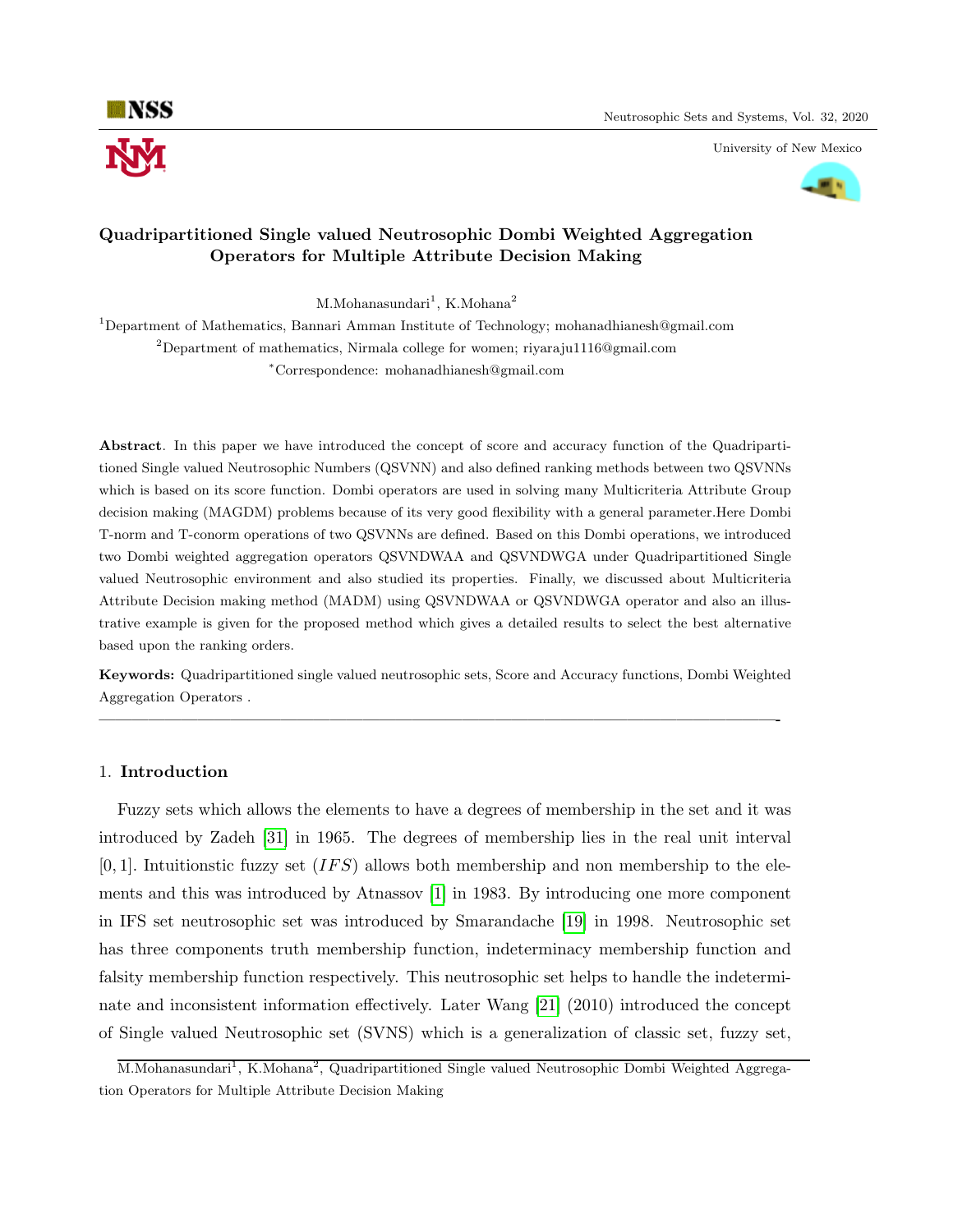interval valued fuzzy set and intuitionstic fuzzy set.

In 1982 Pawlak [\[17\]](#page-14-2) defined the standard version of rough set theory which is given in terms of a pair of sets that is lower and upper approximation sets. It provided a new approach to vagueness which is defined by a boundary region of a set. Later Yang(2017) [\[23\]](#page-14-3) defined a new hybrid model of single valued neutrosophic rough set model and it has many applications in medical diagnosis, decision making problems, image processing etc., Neutrosophic set helps to solve many real life world problems [\[2](#page-14-4)[–6\]](#page-14-5) because of its uncertainty analysis in data sets. K.Mohana, M.Mohanasundari [\[15\]](#page-14-6) studied On Some Similarity Measures of Single Valued Neutrosophic Rough Sets and applied the concept in Medical Diagnosis problem. When indeterminacy component in neutrosophic set is divided into two parts namely 'Contradiction' ( both true and false ) 'Unknown' ( neither true nor false) we get four components that is T,C,U,F which define a new set called 'Quadripartitioned Single valued neutrosophic set' (QSVNS)introduced by Rajashi Chatterjee., et al. [\[18\]](#page-14-7) And this is completely based on Belnap's four valued logic and Smarandache's 'Four Numerical valued neutrosophic logic'. By combining the concept of rough set and QSVNS a new hybrid model of 'Quadripartitioned Single valued neutrosophic Rough set' (QSVNRS) was introduced by K.Mohana and M.Mohanasundari. [\[16\]](#page-14-8)

Many mathematical operations like average, aggregate, sum, count, max, min are performed with the help of aggregation operations. Multicriteria Attribute decision making (MADM) is an approach which is used to select a best one when several alternatives are included under consideration of many attributes. So many researchers [\[8,](#page-14-9) [11,](#page-14-10) [24–](#page-14-11)[27,](#page-15-1) [29\]](#page-15-2) pay attention to solve the Multicriteria Attribute decision making problems using the concept of various correlation coefficients of the different sets like fuzzy set, IFS, SVNS, QSVNS. And also many researchers [\[12](#page-14-12)[–14,](#page-14-13) [20,](#page-14-14) [22,](#page-14-15) [28,](#page-15-3) [30,](#page-15-4) [33\]](#page-15-5) used aggregation operators as one of the tool to solve a Multicriteria decision making problem and also studied its properties. Dombi Bonferroni mean operators were introduced by Dombi [\[10\]](#page-14-16) in 1982 which is used in many Multicriteria Attribute Group decision making (MAGDM) problems because of its very good flexibility with a general parameter. J.Chen and J.Ye [\[7\]](#page-14-17) studied Some Single-valued Neutrosophic Dombi Weighted Aggregation Operators for Multiple Attribute Decision-Making problem.

In this paper Section 2 deals about the basic definitions of Quadripartitioned Single valued neutrosophic sets, Score and accuracy function of single valued neutrosophic number, Dombi T norm and T conorm operations of two single valued neutrosophic numbers(SVNN) and its properties. We have defined Score and accuracy function of quadripartitioned single valued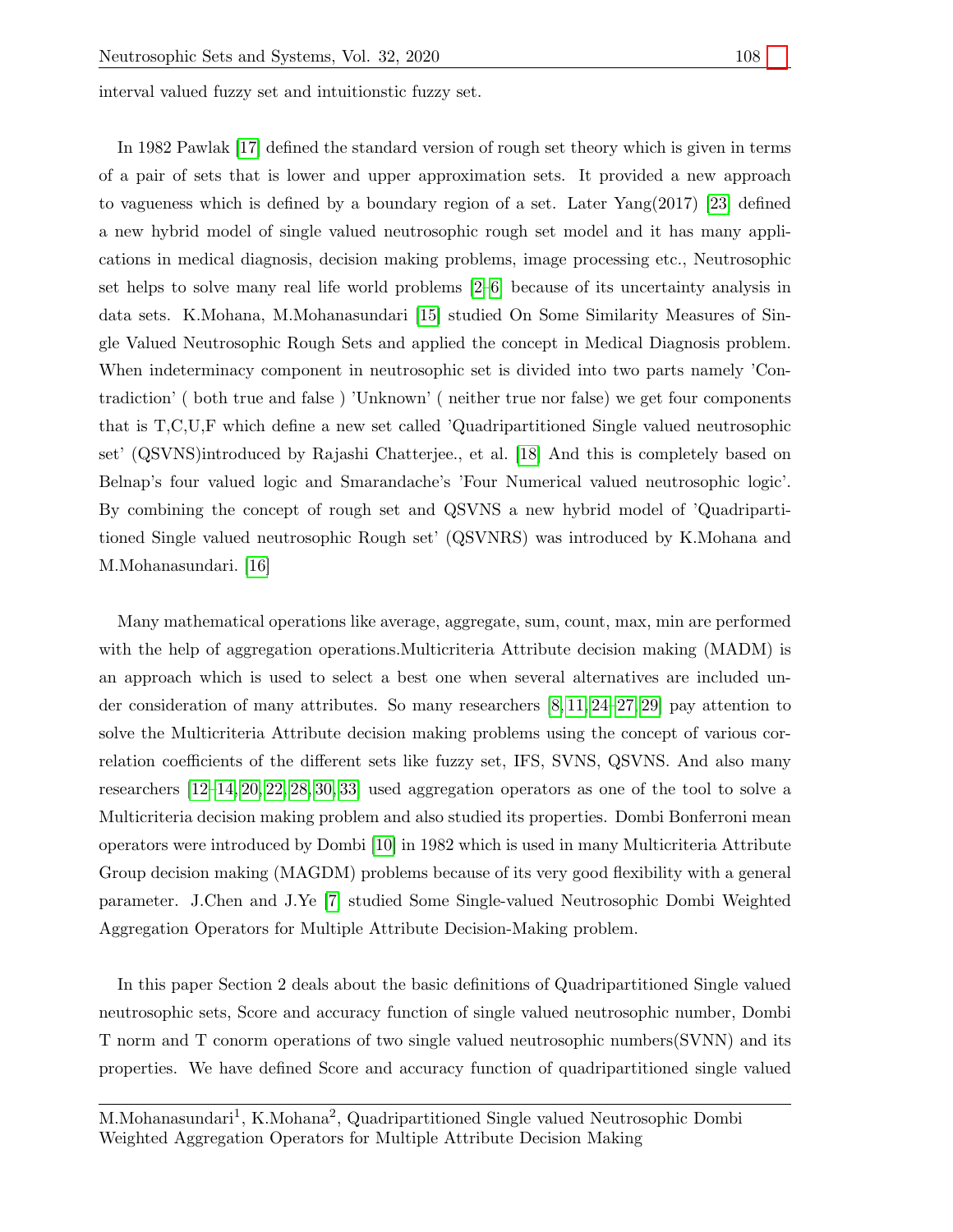neutrosophic number, Dombi T norm and T conorm operations of two quadripartitioned single valued neutrosophic numbers(QSVNN) in Section 3. Based on the operations of Dombi T norm and T conorm on two QSVNNs we have defined two aggregation operators QSVNDWAA and QSVNDWGA and also studied its properties. Section 4 deals about Multicriteria Attribute Decision making (MADM) method using the above proposed operators QSVNDWAA and QSVNDWGA. Finally an illustrative example is given in the method which we have discussed in Section 4.

## 2. Preliminaries

2.1 Quadripartitioned single valued neutrosophic sets

## Definition 2.1. [\[19\]](#page-14-0)

Neutrosophic set is defined over the non-standard unit interval  $\vert$ <sup>-0</sup>, 1<sup>+</sup> $\vert$  whereas single valued neutrosophic set is defined over standard unit interval [0, 1].It means a single valued neutrosophic set A is defined by

$$
A = \{ \langle x, T_A(x), I_A(x), F_A(x) \rangle : x \in X \}
$$

where  $T_A(x)$ ,  $I_A(x)$ ,  $F_A(x)$ :  $X \to [0, 1]$  such that  $0 \le T_A(x) + I_A(x) + F_A(x) \le 3$ 

# Definition 2.2. [\[18\]](#page-14-7)

Let  $X$  be a non-empty set. A quadripartitioned single valued neutrosophic set  $(QSVNS)$ A over X characterizes each element in X by a truth-membership function  $T_A(x)$ , a contradiction membership function  $C_A(x)$ , an ignorance membership function  $U_A(x)$  and a falsity membership function  $F_A(x)$  such that for each  $x \in X$ ,  $T_A, C_A, U_A, F_A \in [0,1]$ and  $0 \leq T_A(x) + C_A(x) + U_A(x) + F_A(x) \leq 4$  when X is discrete, A is represented as  $A = \sum_{i=1}^{n} \langle T_A(x_i), C_A(x_i), U_A(x_i), F_A(x_i) \rangle / x_i, x_i \in X.$ 

# Definition 2.3. [\[18\]](#page-14-7)

The complement of a QSVNS  $A$  is denoted by  $A^C$  and is defined as,  $A^C = \sum_{i=1}^n \langle F_A(x_i), U_A(x_i), C_A(x_i), T_A(x_i) \rangle / x_i, x_i \in X \text{ i.e., } T_{A^C}(x_i) = F_A(x_i),$  $C_{A}C(x_i) = U_A(x_i), U_{A}C(x_i) = C_A(x_i), F_{A}C(x_i) = T_A(x_i), x_i \in X$ 

#### Definition 2.4. [\[18\]](#page-14-7)

Consider two QSVNS A and B, over X. A is said to be contained in B, denoted by  $A \subseteq B$  iff  $T_A(x) \le T_B(x), C_A(x) \le C_B(x), U_A(x) \ge U_B(x),$  and  $F_A(x) \ge F_B(x)$ 

## Definition 2.5. [\[18\]](#page-14-7)

The union of two QSVNS A and B is denoted by  $A \cup B$  and is defined as,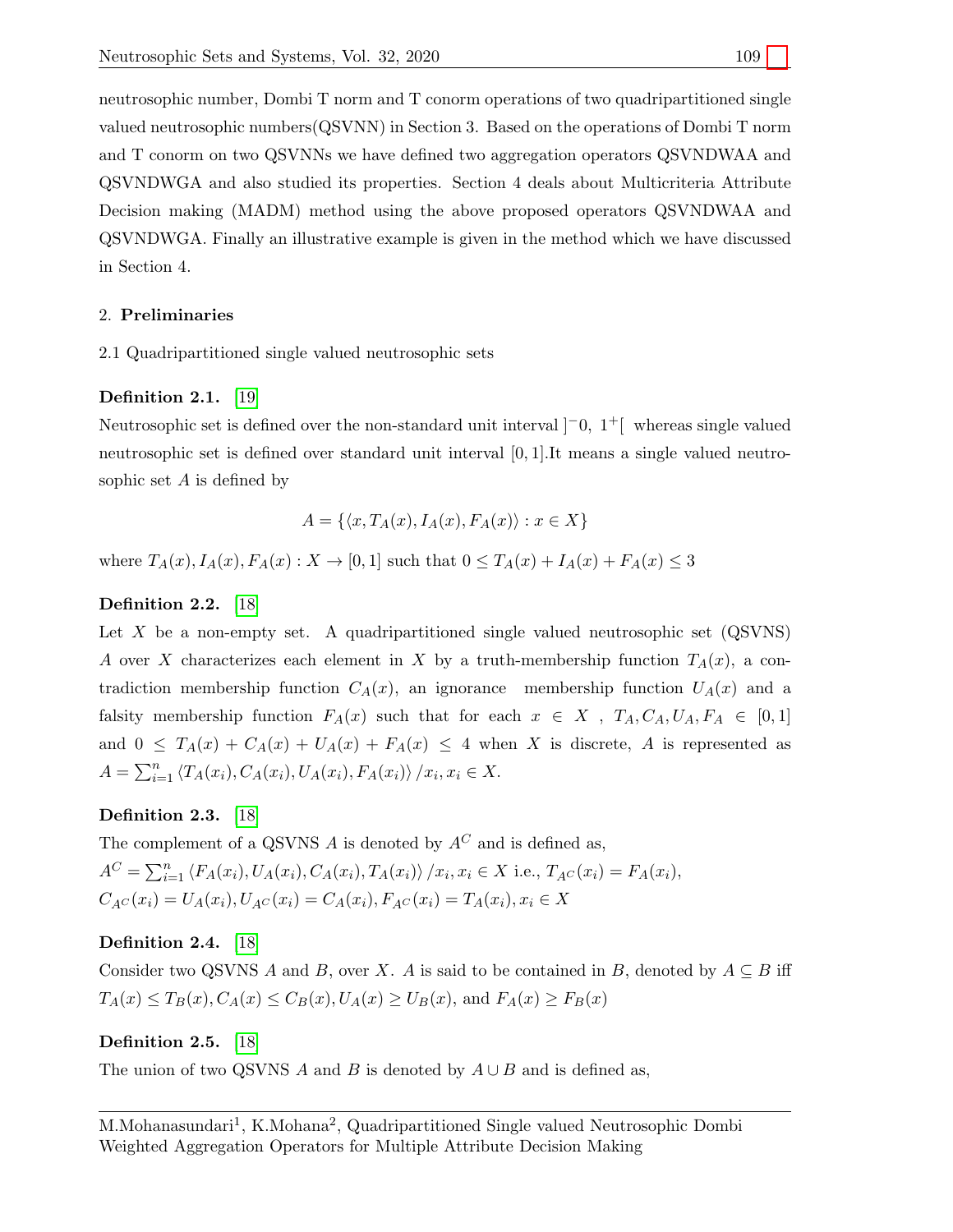$$
A \cup B = \sum_{i=1}^{n} \langle T_A(x_i) \vee T_B(x_i), C_A(x_i) \vee C_B(x_i), U_A(x_i) \wedge U_B(x_i), F_A(x_i) \wedge F_B(x_i) \rangle /
$$
  
 $x_i, x_i \in X$ 

#### Definition 2.6. [\[18\]](#page-14-7)

The intersection of two QSVNS A and B is denoted by  $A \cap B$  and is defined as,

$$
A \cap B = \sum_{i=1}^{n} \langle T_A(x_i) \land T_B(x_i), C_A(x_i) \land C_B(x_i), U_A(x_i) \lor U_B(x_i), F_A(x_i) \lor F_B(x_i) \rangle /
$$
  
 $x_i, x_i \in X$ 

#### Definition 2.7. [\[21\]](#page-14-1)

Let X be a universal set. A SVNS N in X is described by a truth-membership function  $t_N(x)$ , an indeterminacy-membership function  $u_N(x)$ , and a falsity-membership function  $v_N(x)$ . Then a  $SVNS$  N can be denoted as the following form:

$$
N = \{ \langle x, t_N(x), u_N(x), v_N(x) \rangle \, | x \in X \}
$$

where the functions  $t_N (x)$ ,  $u_N (x)$ ,  $v_N (x) \in [0,1]$  satisfy the condition  $0 \le t_N (x) + u_N (x) +$  $v_N(x) \leq 3$  for  $x \in X$ . For convenient expression, a basic element  $\langle x, t_N(x), u_N(x), v_N(x) \rangle$  in N is denoted by  $s = \langle t, u, v, \rangle$  which is called a SVNN. For any SVNN  $s = \langle t, u, v, \rangle$ , its score and accuracy functions can be introduced, respectively as follows:

$$
E(s) = (2 + t - u - v)/3, \quad E(s) \in [0, 1],
$$
  

$$
H(s) = t - v, \quad H(s) \in [-1, 1]
$$

According to the two functions  $E(s)$  and  $H(s)$ , the comparison and ranking of two SVNNs are introduced by the following definition.

**Definition 2.8.** [\[32\]](#page-15-6) Let  $s_1 = \langle t_1, u_1, v_1 \rangle$  and  $s_2 = \langle t_2, u_2, v_2 \rangle$  be two SVNNs. Then the ranking method for  $s_1$  and  $s_2$  is defined as follows:

(1) If  $E(s_1) > E(s_2)$  then  $s_1 > s_2$ ,

(2) If 
$$
E(s_1) = E(s_2)
$$
 and  $H(s_1) > H(s_2)$  then  $s_1 > s_2$ ,

(3) If  $E(s_1) = E(s_2)$  and  $H(s_1) = H(s_2)$  then  $s_1 = s_2$ .

**Definition 2.9.** [\[10\]](#page-14-16) Let p and q be any two real numbers. Then, the Dombi T-norm and T-conorm between  $p$  and  $q$  are defined as follows:

$$
O_D(p,q) = \frac{1}{1 + \left\{ \left(\frac{1-p}{p}\right)^{\rho} + \left(\frac{1-q}{q}\right)^{\rho} \right\}^{1/\rho}},
$$
  

$$
O_D^c(p,q) = 1 - \frac{1}{1 + \left\{ \left(\frac{p}{1-p}\right)^{\rho} + \left(\frac{q}{1-q}\right)^{\rho} \right\}^{1/\rho}},
$$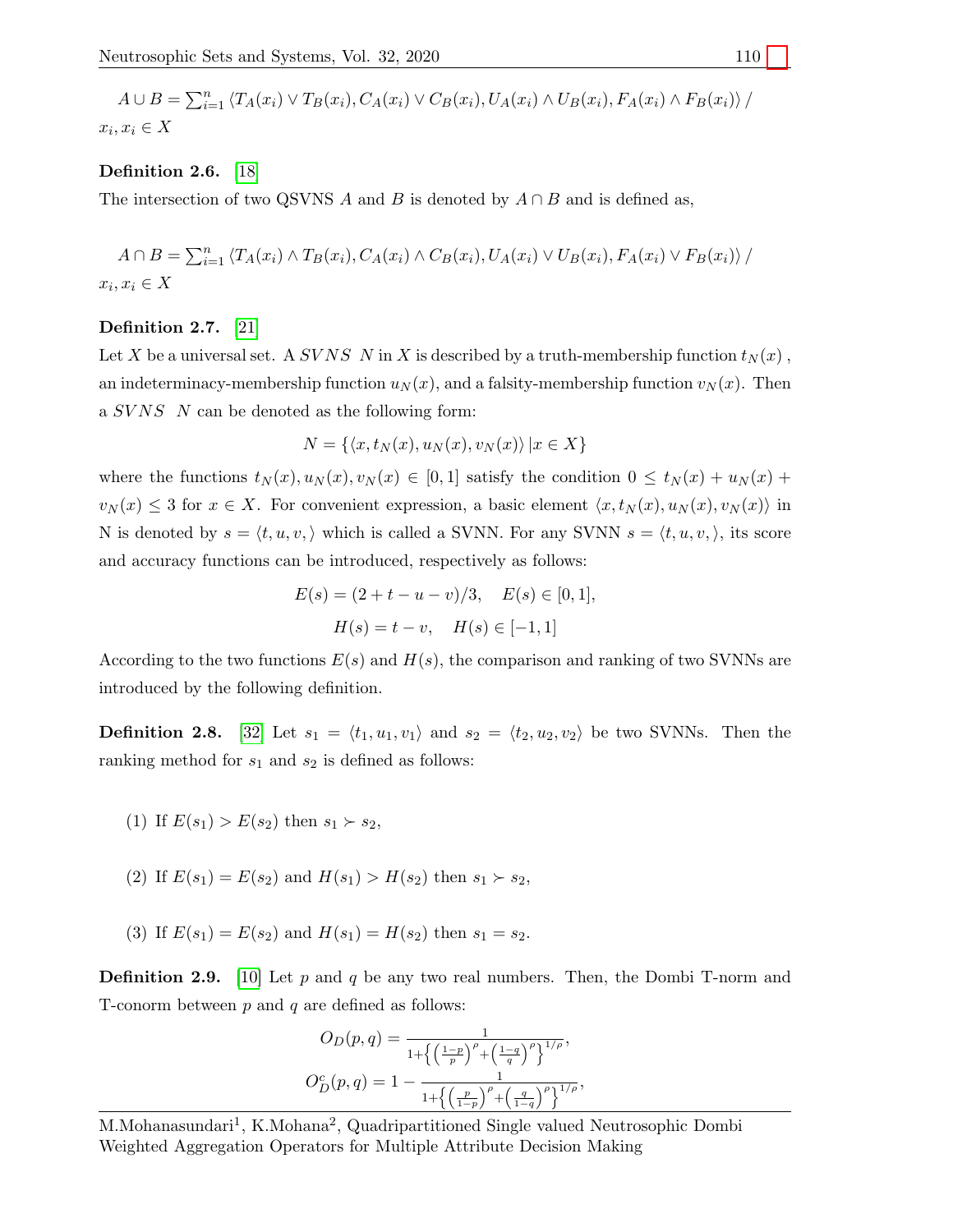where  $\rho \geq 1$  and  $(p, q) \in [0, 1] \times [0, 1]$ .

According to the Dombi T-norm and T-conorm, we define the Dombi operations of SVNNs.

**Definition 2.10.** [\[7\]](#page-14-17) Let  $s_1 = \langle t_1, u_1, v_1 \rangle$  and  $s_2 = \langle t_2, u_2, v_2 \rangle$  be two SVNNs,  $\rho \geq 1$ , and  $\lambda > 0$ . Then, the Dombi T-norm and T-conorm operations of SVNNs are defined below:

$$
(1) s_{1} \oplus s_{2} =
$$
\n
$$
\left\langle 1 - \frac{1}{1 + \left\{ \left( \frac{t_{1}}{1 - t_{1}} \right)^{\rho} + \left( \frac{t_{2}}{1 - t_{2}} \right)^{\rho} \right\}^{1/\rho}}, \frac{1}{1 + \left\{ \left( \frac{1 - u_{1}}{u_{1}} \right)^{\rho} + \left( \frac{1 - u_{2}}{u_{2}} \right)^{\rho} \right\}^{1/\rho}}, \frac{1}{1 + \left\{ \left( \frac{1 - v_{1}}{v_{1}} \right)^{\rho} + \left( \frac{1 - v_{2}}{v_{2}} \right)^{\rho} \right\}^{1/\rho}} \right\} =
$$
\n
$$
\left\langle \frac{1}{1 + \left\{ \left( \frac{1 - t_{1}}{t_{1}} \right)^{\rho} + \left( \frac{1 - t_{2}}{t_{2}} \right)^{\rho} \right\}^{1/\rho}}, 1 - \frac{1}{1 + \left\{ \left( \frac{u_{1}}{1 - u_{1}} \right)^{\rho} + \left( \frac{u_{2}}{1 - u_{2}} \right)^{\rho} \right\}^{1/\rho}}, 1 - \frac{1}{1 + \left\{ \left( \frac{v_{1}}{1 - v_{1}} \right)^{\rho} + \left( \frac{v_{2}}{1 - v_{2}} \right)^{\rho} \right\}^{1/\rho}} \right\rangle =
$$
\n
$$
(3) \lambda s_{1} = \left\langle 1 - \frac{1}{1 + \left\{ \lambda \left( \frac{t_{1}}{1 - t_{1}} \right)^{\rho} \right\}^{1/\rho}}, \frac{1}{1 + \left\{ \lambda \left( \frac{1 - u_{1}}{u_{1}} \right)^{\rho} \right\}^{1/\rho}}, \frac{1}{1 + \left\{ \lambda \left( \frac{1 - v_{1}}{v_{1}} \right)^{\rho} \right\}^{1/\rho}} \right\rangle}
$$
\n
$$
(4) s_{1}^{X} = \left\langle \frac{1}{1 + \left\{ \lambda \left( \frac{t_{1}}{t_{1}} \right)^{\rho} \right\}^{1/\rho}}, 1 - \frac{1}{1 + \left\{ \lambda \left( \frac{u_{1}}{1 - u_{1}} \right)^{\rho} \right\}^{1/\rho}}, 1 - \frac{1}{1 + \left\{ \lambda \left
$$

**Definition 2.11.** [\[7\]](#page-14-17) Let  $s_j = \langle t_j, u_j, v_j \rangle$   $(j = 1, 2, ..., n)$  be a collection of SVNNs and  $w = (w_1, w_2, ..., w_n)$  be the weight vector for  $s_j$  with  $w_j \in [0, 1]$  and  $\sum_{j=1}^n w_j = 1$ . Then, the SVNDWAA and SVNDWGA operators are defined respectively as follows:

SUNDWAA 
$$
(s_1, s_2, ..., s_n)
$$
 =  $\bigoplus_{j=1}^{n} w_j s_j$   
SUNDWGA  $(s_1, s_2, ..., s_n)$  =  $\bigotimes_{j=1}^{n} s_j^{w_j}$ 

#### 3. Quadripartitioned single valued Neutrosophhic Dombi Operations

**Definition 3.1.** For an QSVNNs  $q = \langle t, c, u, f \rangle$  its score and accuracy functions are defined by,

$$
E(q) = (3 + t - c - u - f)/4, \quad E(q) \in [0, 1], \tag{1}
$$

$$
H(q) = t - f, \quad H(q) \in [-1, 1]
$$
\n(2)

The following definition defined the comparison and ranking of any two QSVNNs based on the two functions  $E(s)$  and  $H(s)$ .

**Definition 3.2.** Let  $q_1 = \langle t_1, c_1, u_1, f_1 \rangle$  and  $q_2 = \langle t_2, c_2, u_2, f_2 \rangle$  be two QSVNNs. Then the ranking method for  $q_1$  and  $q_2$  is defined as follows: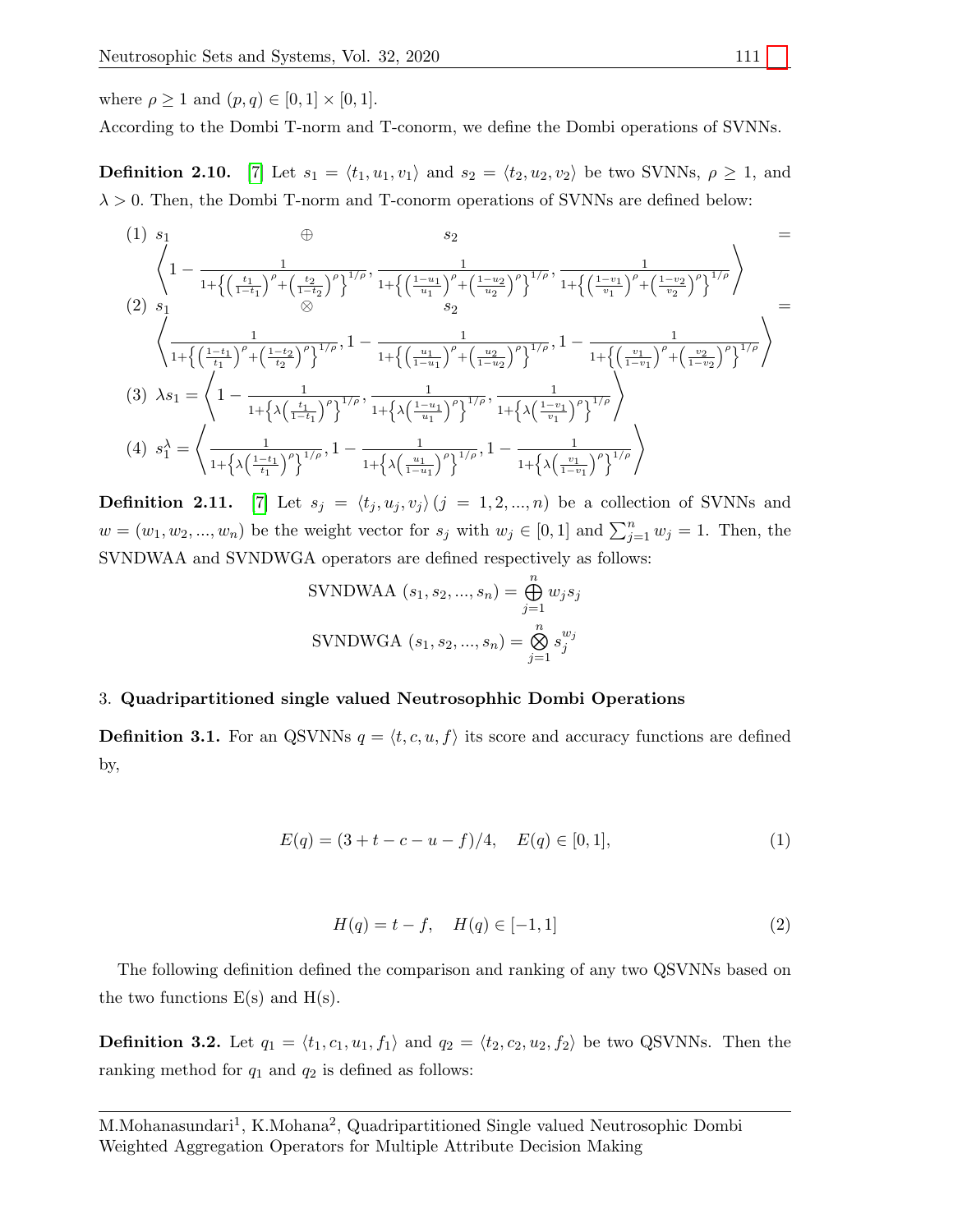(1) If  $E(q_1) > E(q_2)$  then  $q_1 > q_2$ ,

- (2) If  $E(q_1) = E(q_2)$  and  $H(q_1) > H(q_2)$  then  $q_1 > q_2$ ,
- (3) If  $E(q_1) = E(q_2)$  and  $H(q_1) = H(q_2)$  then  $q_1 = q_2$ .

**Definition 3.3.** The Dombi T-norm and T-conorm operations of any two QSVNNs  $q_1$  =  $\langle t_1, c_1, u_1, f_1 \rangle$  and  $q_2 = \langle t_2, c_2, u_2, f_2 \rangle$  are defined as follows:

$$
(1) \ q_{1} \oplus q_{2} = \left\langle 1 - \frac{1}{1 + \left\{ \left(\frac{t_{1}}{1 - t_{1}}\right)^{\rho} + \left(\frac{t_{2}}{1 - t_{2}}\right)^{\rho} \right\}^{1/\rho}, 1 - \frac{1}{1 + \left\{ \left(\frac{c_{1}}{1 - c_{1}}\right)^{\rho} + \left(\frac{c_{2}}{1 - c_{2}}\right)^{\rho} \right\}^{1/\rho}}, \frac{1}{1 + \left\{ \left(\frac{1 - u_{1}}{u_{1}}\right)^{\rho} + \left(\frac{1 - u_{2}}{u_{2}}\right)^{\rho} \right\}^{1/\rho}}, \frac{1}{1 + \left\{ \left(\frac{1 - t_{1}}{f_{1}}\right)^{\rho} + \left(\frac{1 - u_{2}}{u_{2}}\right)^{\rho} \right\}^{1/\rho}}, \frac{1}{1 + \left\{ \left(\frac{1 - t_{1}}{f_{1}}\right)^{\rho} + \left(\frac{1 - t_{2}}{t_{2}}\right)^{\rho} \right\}^{1/\rho}}, \frac{1}{1 + \left\{ \left(\frac{1 - t_{1}}{c_{1}}\right)^{\rho} + \left(\frac{1 - t_{2}}{c_{2}}\right)^{\rho} \right\}^{1/\rho}}, \frac{1}{1 + \left\{ \left(\frac{1 - t_{2}}{c_{1}}\right)^{\rho} + \left(\frac{1 - t_{2}}{c_{2}}\right)^{\rho} \right\}^{1/\rho}}, 1 - \frac{1}{1 + \left\{ \left(\frac{t_{1}}{1 - f_{1}}\right)^{\rho} + \left(\frac{t_{2}}{1 - f_{2}}\right)^{\rho} \right\}^{1/\rho}} \right\}}
$$
\n
$$
(3) \ \lambda q_{1} = \left\langle 1 - \frac{1}{1 + \left\{ \lambda \left(\frac{t_{1}}{1 - t_{1}}\right)^{\rho} \right\}^{1/\rho}}, 1 - \frac{1}{1 + \left\{ \lambda \left(\frac{t_{1}}{1 - t_{1}}\right)^{\rho} \right\}^{1/\rho}}, \frac{1}{1 + \left\{ \lambda \left(\frac{t_{1}}{u_{1}}\right)^{\rho} \right\}^{1/\rho}}, \frac{1}{1 + \left\{ \lambda \left(\frac{t_{1}}{1 - f_{1}}\right)^{\rho} \right\}^{1/\rho}} \right\rangle
$$

## 4. Dombi Weighted Aggregation Operators of QSVNNs

In this section we introduce two Dombi weighted aggregation operators QSVNDWAA and QSVNDWGA which is based on the Dombi operations of QSVNNs in Definition 3.3 and also studied its properties.

**Definition 4.1.** A collection of QSVNNs is denoted by  $q_j = \langle t_j, c_j, u_j, f_j \rangle$   $(j = 1, 2, ..., n)$  and  $w = (w_1, w_2, ..., w_n)$  be the weight vector for  $q_j$  with  $w_j \in [0, 1]$  and  $\sum_{j=1}^n w_j = 1$ . Then the QSVNDWAA and QSVNDWGA operators are defined as follows.

QSVNDWAA 
$$
(q_1, q_2, ..., q_n) = \bigoplus_{j=1}^{n} w_j q_j
$$
  
QSVNDWGA  $(q_1, q_2, ..., q_n) = \bigotimes_{j=1}^{n} q_j^{w_j}$ 

**Theorem 3.1** A collection of QSVNNs is denoted by  $q_j = \langle t_j, c_j, u_j, f_j \rangle$   $(j = 1, 2, ..., n)$ and  $w = (w_1, w_2, ..., w_n)$  be the weight vector for  $q_j$  with  $w_j \in [0, 1]$  and  $\sum_{j=1}^n w_j = 1$ . Then the aggregated value of the QSVNDWAA operator is still a QSVNN and is calculated by the

M.Mohanasundari<sup>1</sup>, K.Mohana<sup>2</sup>, Quadripartitioned Single valued Neutrosophic Dombi Weighted Aggregation Operators for Multiple Attribute Decision Making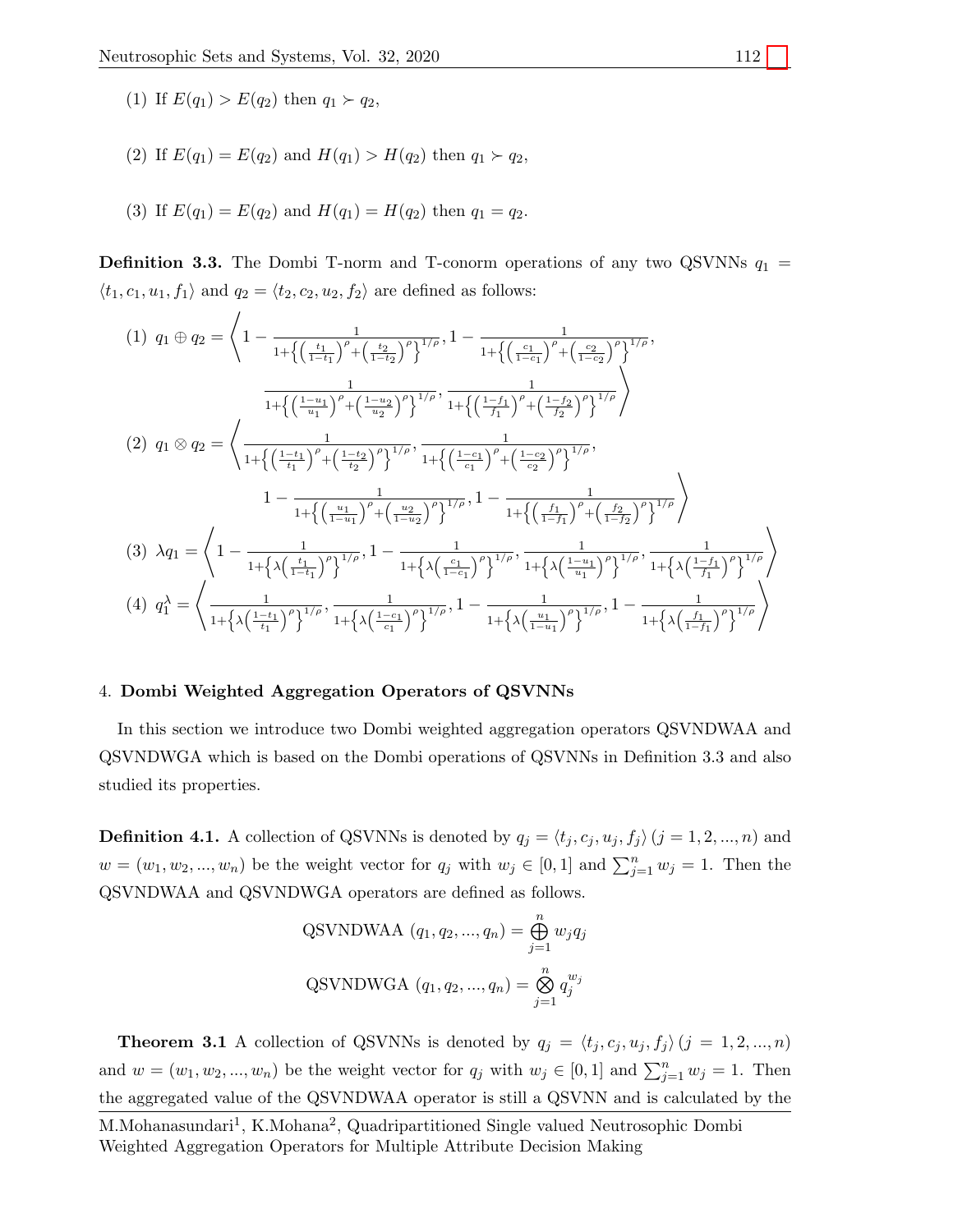following formula,

$$
QSVNDWAA(q_1, q_2, ..., q_n) = \left\langle 1 - \frac{1}{1 + \left\{ \sum_{j=1}^n w_j \left( \frac{t_j}{1 - t_j} \right)^{\rho} \right\}^{1/\rho}}, 1 - \frac{1}{1 + \left\{ \sum_{j=1}^n w_j \left( \frac{c_j}{1 - c_j} \right)^{\rho} \right\}^{1/\rho}}, \frac{1}{1 + \left\{ \sum_{j=1}^n w_j \left( \frac{1 - u_j}{u_j} \right)^{\rho} \right\}^{1/\rho}}, \frac{1}{1 + \left\{ \sum_{j=1}^n w_j \left( \frac{1 - t_j}{t_j} \right)^{\rho} \right\}^{1/\rho}} \right\rangle
$$
(3)

We can prove this theorem using mathematical induction.

Proof: When  $n = 2$  by using the Dombi operations of QSVNNs in Definition (3.3) we can have the following result

$$
QSVNDWAA(q_1, q_2) = q_1 \oplus q_2
$$
\n
$$
= \left\langle 1 - \frac{1}{1 + \left\{w_1 \left(\frac{t_1}{1 - t_1}\right)^{\rho} + w_2 \left(\frac{t_2}{1 - t_2}\right)^{\rho}\right\}^{1/\rho}}, 1 - \frac{1}{1 + \left\{w_1 \left(\frac{c_1}{1 - c_1}\right)^{\rho} + w_2 \left(\frac{c_2}{1 - c_2}\right)^{\rho}\right\}^{1/\rho}}, \frac{1}{1 + \left\{w_1 \left(\frac{1 - u_1}{u_1}\right)^{\rho} + w_2 \left(\frac{1 - u_2}{u_2}\right)^{\rho}\right\}^{1/\rho}}, \frac{1}{1 + \left\{w_1 \left(\frac{1 - f_1}{f_1}\right)^{\rho} + w_2 \left(\frac{1 - f_2}{f_2}\right)^{\rho}\right\}^{1/\rho}} \right\}
$$
\n
$$
= \left\langle 1 - \frac{1}{1 + \left\{\sum_{j=1}^2 w_j \left(\frac{t_j}{1 - t_j}\right)^{\rho}\right\}^{1/\rho}}, 1 - \frac{1}{1 + \left\{\sum_{j=1}^2 w_j \left(\frac{c_j}{1 - c_j}\right)^{\rho}\right\}^{1/\rho}}, \frac{1}{1 + \left\{\sum_{j=1}^2 w_j \left(\frac{1 - u_j}{u_j}\right)^{\rho}\right\}^{1/\rho}}, \frac{1}{1 + \left\{\sum_{j=1}^2 w_j \left(\frac{1 - t_j}{f_j}\right)^{\rho}\right\}^{1/\rho}} \right\rangle
$$

when  $n = k$ , Equation (1) becomes,

$$
QSVNDWAA(q_1, q_2, ..., q_k) = \left\langle 1 - \frac{1}{1 + \left\{ \sum_{j=1}^k w_j \left( \frac{t_j}{1 - t_j} \right)^{\rho} \right\}^{1/\rho}}, 1 - \frac{1}{1 + \left\{ \sum_{j=1}^k w_j \left( \frac{c_j}{1 - c_j} \right)^{\rho} \right\}^{1/\rho}}, \frac{1}{1 + \left\{ \sum_{j=1}^k w_j \left( \frac{1 - u_j}{u_j} \right)^{\rho} \right\}^{1/\rho}}, \frac{1}{1 + \left\{ \sum_{j=1}^k w_j \left( \frac{1 - t_j}{t_j} \right)^{\rho} \right\}^{1/\rho}} \right\rangle
$$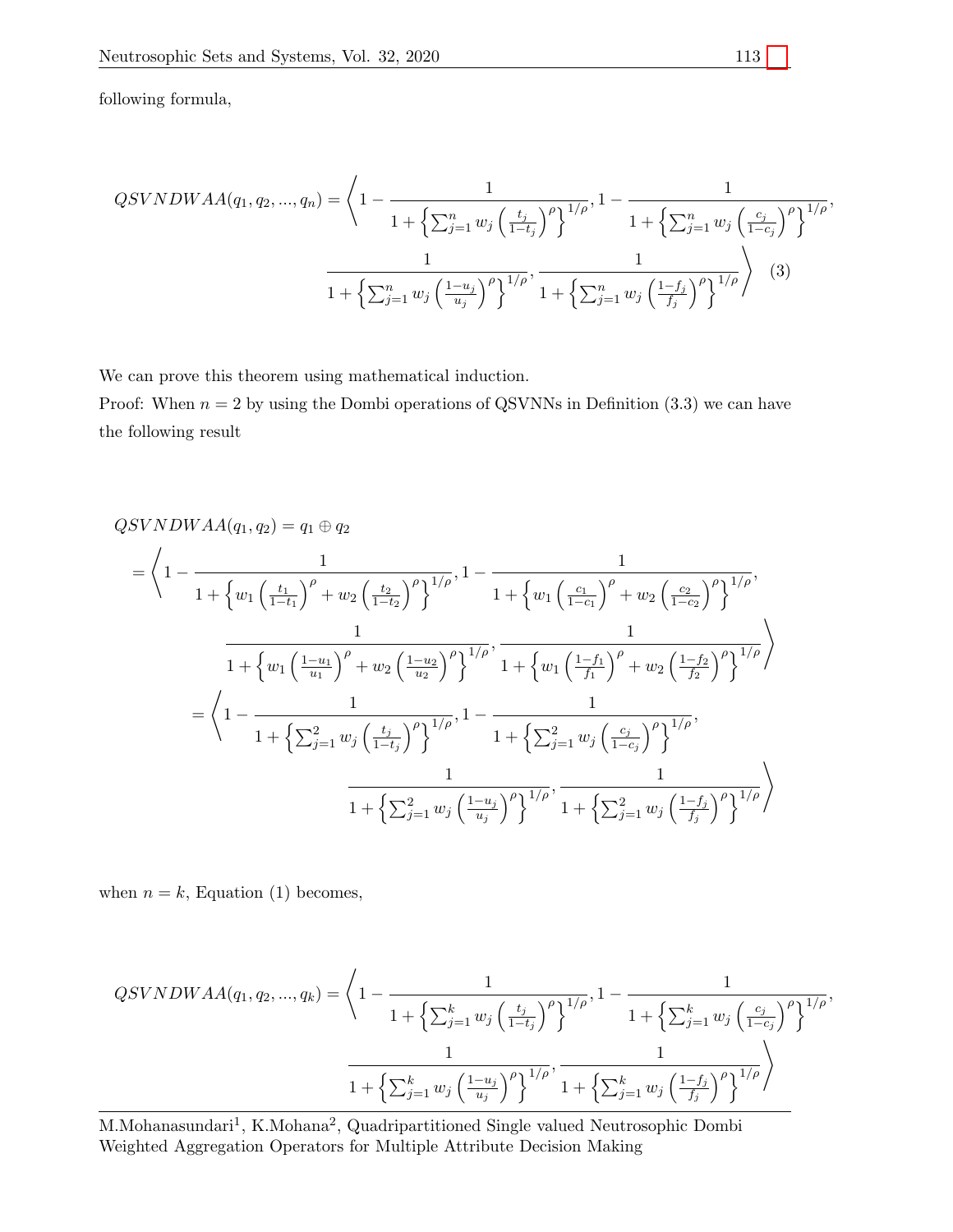When  $n = k + 1$  we have the following result

$$
QSVNDWAA(q_1, q_2, ..., q_k, q_{k+1}) = \left\langle 1 - \frac{1}{1 + \left\{ \sum_{j=1}^k w_j \left( \frac{t_j}{1 - t_j} \right)^{\rho} \right\}^{1/\rho}}, 1 - \frac{1}{1 + \left\{ \sum_{j=1}^k w_j \left( \frac{c_j}{1 - c_j} \right)^{\rho} \right\}^{1/\rho}},
$$
  

$$
\frac{1}{1 + \left\{ \sum_{j=1}^k w_j \left( \frac{1 - u_j}{u_j} \right)^{\rho} \right\}^{1/\rho}}, \frac{1}{1 + \left\{ \sum_{j=1}^k w_j \left( \frac{1 - f_j}{f_j} \right)^{\rho} \right\}^{1/\rho}} \right\rangle \oplus w_{k+1} q_{k+1}
$$
  

$$
= \left\langle 1 - \frac{1}{1 + \left\{ \sum_{j=1}^{k+1} w_j \left( \frac{t_j}{1 - t_j} \right)^{\rho} \right\}^{1/\rho}}, 1 - \frac{1}{1 + \left\{ \sum_{j=1}^{k+1} w_j \left( \frac{c_j}{1 - c_j} \right)^{\rho} \right\}^{1/\rho}},
$$
  

$$
\frac{1}{1 + \left\{ \sum_{j=1}^{k+1} w_j \left( \frac{1 - u_j}{u_j} \right)^{\rho} \right\}^{1/\rho}}, \frac{1}{1 + \left\{ \sum_{j=1}^{k+1} w_j \left( \frac{1 - f_j}{f_j} \right)^{\rho} \right\}^{1/\rho}} \right\rangle
$$

Hence we proved that Theorem 3.1 is true for  $n = k + 1$ . Thus Equation (1) is true for all n. The operator QSVNDWAA satisfies the following properties.

(1) Reducibility : If  $w = (1/n, 1/n, ..., 1/n)$ , then it is obvious that there exits,

$$
QSVNDWAA(q_1, q_2, ..., q_n) = \left\langle 1 - \frac{1}{1 + \left\{ \sum_{j=1}^n \frac{1}{n} \left( \frac{t_j}{1 - t_j} \right)^{\rho} \right\}^{1/\rho}}, 1 - \frac{1}{1 + \left\{ \sum_{j=1}^n \frac{1}{n} \left( \frac{c_j}{1 - c_j} \right)^{\rho} \right\}^{1/\rho}}, \frac{1}{1 + \left\{ \sum_{j=1}^n \frac{1}{n} \left( \frac{1 - u_j}{u_j} \right)^{\rho} \right\}^{1/\rho}}, \frac{1}{1 + \left\{ \sum_{j=1}^n \frac{1}{n} \left( \frac{1 - f_j}{f_j} \right)^{\rho} \right\}^{1/\rho}} \right\rangle
$$

(2) Idempotency : Let all the QSVNNs be denoted by  $q_j = \langle t_j, c_j, u_j, f_j \rangle = q(j = 1, 2, ..., n)$ . Then QSVNDWAA  $(q_1, q_2, ..., q_n) = q$ .

(3) Commutativity: Let any QSVNS  $(q'_1, q'_2, ..., q'_n)$  be any permutation of  $(q_1, q_2, ..., q_n)$ . Then there is QSVNDWAA  $(q'_1, q'_2, ..., q'_n) =$  QSVNDWAA  $(q_1, q_2, ..., q_n)$ .

(4) Boundedness: Let  $q_{min} = min(s_1, s_2, ..., s_n)$  and  $q_{max} = max(s_1, s_2, ..., s_n)$ . Then  $q_{min} \leq$  $QSVNDWAA(q_1, q_2, ..., q_n) \leq q_{max}$ 

Proof: (1) Given  $q_j = \langle t_j, c_j, u_j, f_j \rangle = q(j = 1, 2, ..., n)$  Property (1) is trivially true based on equation (3)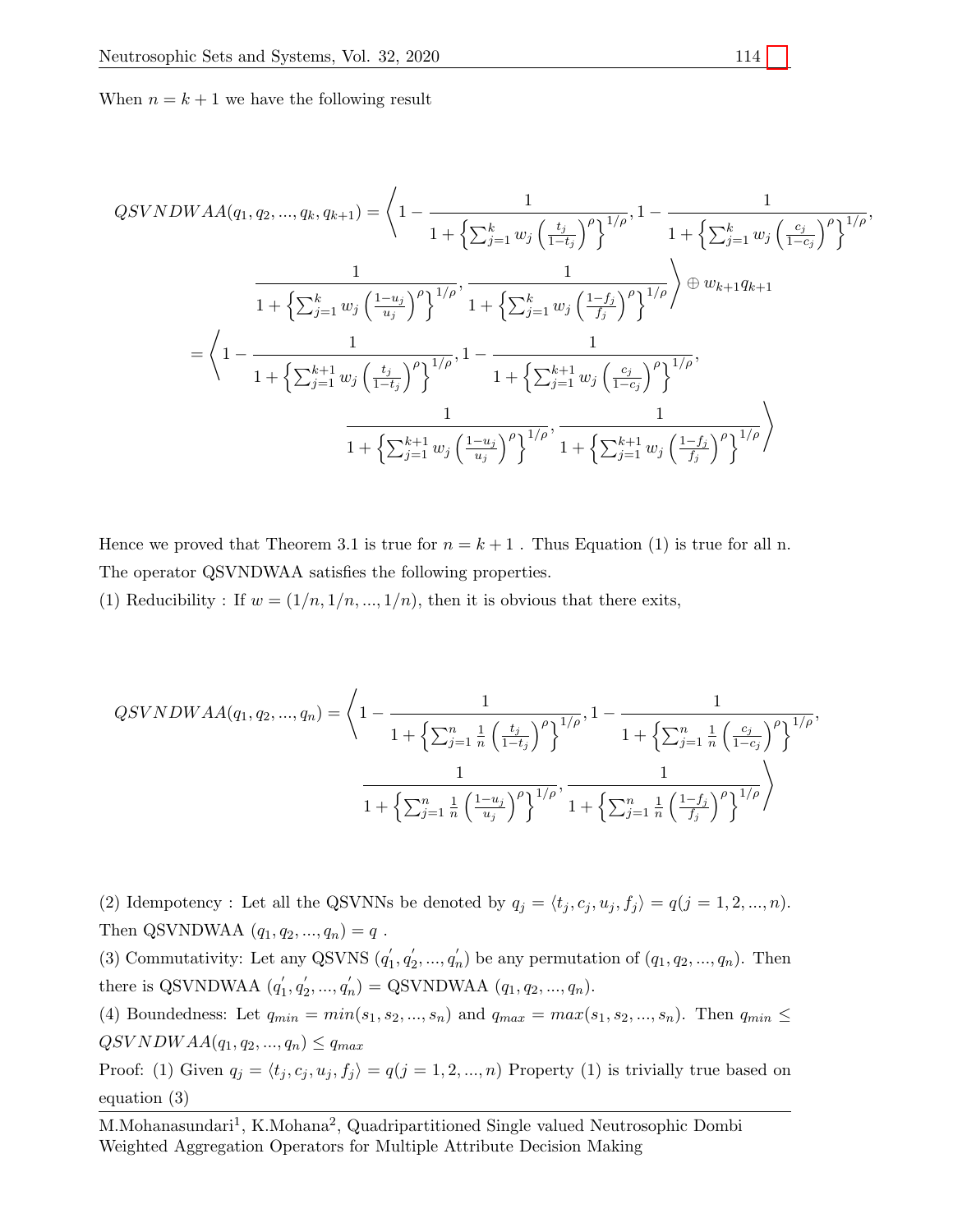(2) The following result is derived from the equation (3) and we get,

$$
QSVNDWAA(q_1, q_2, ..., q_n) = \left\langle 1 - \frac{1}{1 + \left\{ \sum_{j=1}^n w_j \left( \frac{t_j}{1 - t_j} \right)^{\rho} \right\}^{1/\rho}}, 1 - \frac{1}{1 + \left\{ \sum_{j=1}^n w_j \left( \frac{c_j}{1 - c_j} \right)^{\rho} \right\}^{1/\rho}}, \frac{1}{1 + \left\{ \sum_{j=1}^n w_j \left( \frac{1 - u_j}{u_j} \right)^{\rho} \right\}^{1/\rho}}, \frac{1}{1 + \left\{ \sum_{j=1}^n w_j \left( \frac{1 - f_j}{f_j} \right)^{\rho} \right\}^{1/\rho}} \right\rangle}
$$
  

$$
= \left\langle 1 - \frac{1}{1 + \left\{ \left( \frac{t}{1 - t} \right)^{\rho} \right\}^{1/\rho}}, 1 - \frac{1}{1 + \left\{ \left( \frac{c}{1 - c} \right)^{\rho} \right\}^{1/\rho}}, \frac{1}{1 + \left\{ \left( \frac{1 - u}{u} \right)^{\rho} \right\}^{1/\rho}}, \frac{1}{1 + \left\{ \left( \frac{1 - f}{f} \right)^{\rho} \right\}^{1/\rho}} \right\rangle}
$$
  

$$
= \left\langle 1 - \frac{1}{1 + \frac{t}{1 - t}}, 1 - \frac{1}{1 + \frac{c}{1 - c}}, 1 - \frac{1}{1 + \frac{1 - u}{u}}, 1 - \frac{1}{1 + \frac{1 - f}{f}} \right\rangle = \langle t, c, u, f \rangle = q
$$

QSVNDWAA  $(q_1, q_2, ..., q_n) = q$  holds.

(3) This property is obvious.

(4) Consider  $q_{min} = min(q_1, q_2, ..., q_n) = \langle t^-, c^-, u^-, f^- \rangle$  and  $q_{max} = max(q_1, q_2, ..., q_n) =$  $\langle t^+, c^+, u^+, f^+ \rangle$  Then,

$$
t^- = \min_j(t_j), c^- = \min_j(c_j), u^- = \max_j(u_j), f^- = \max_j(f_j)
$$
  

$$
t^+ = \max_j(t_j), c^+ = \max_j(c_j), u^+ = \min_j(u_j), f^+ = \min_j(f_j)
$$
  
Therefore we get the following inequalities

Therefore we get the following inequalities.

$$
1 - \frac{1}{1 + \left\{\sum_{j=1}^{n} w_j \left(\frac{t^-}{1-t^-}\right)^{\rho}\right\}^{1/\rho}} \le 1 - \frac{1}{1 + \left\{\sum_{j=1}^{n} w_j \left(\frac{t_j}{1-t_j}\right)^{\rho}\right\}^{1/\rho}} \le 1 - \frac{1}{1 + \left\{\sum_{j=1}^{n} w_j \left(\frac{t^+}{1-t^+}\right)^{\rho}\right\}^{1/\rho}}
$$
  

$$
1 - \frac{1}{1 + \left\{\sum_{j=1}^{n} w_j \left(\frac{c^-}{1-c^-}\right)^{\rho}\right\}^{1/\rho}} \le 1 - \frac{1}{1 + \left\{\sum_{j=1}^{n} w_j \left(\frac{c_j}{1-c_j}\right)^{\rho}\right\}^{1/\rho}} \le 1 - \frac{1}{1 + \left\{\sum_{j=1}^{n} w_j \left(\frac{c^+}{1-c^+}\right)^{\rho}\right\}^{1/\rho}}
$$
  

$$
\frac{1}{1 + \left\{\sum_{j=1}^{n} w_j \left(\frac{1-u^+}{u^+}\right)^{\rho}\right\}^{1/\rho}} \le \frac{1}{1 + \left\{\sum_{j=1}^{n} w_j \left(\frac{1-u_j}{u_j}\right)^{\rho}\right\}^{1/\rho}} \le \frac{1}{1 + \left\{\sum_{j=1}^{n} w_j \left(\frac{1-u^-}{u^-}\right)^{\rho}\right\}^{1/\rho}}
$$
  

$$
\frac{1}{1 + \left\{\sum_{j=1}^{n} w_j \left(\frac{1-f^+}{f^+}\right)^{\rho}\right\}^{1/\rho}} \le \frac{1}{1 + \left\{\sum_{j=1}^{n} w_j \left(\frac{1-f_j}{f_j}\right)^{\rho}\right\}^{1/\rho}} \le \frac{1}{1 + \left\{\sum_{j=1}^{n} w_j \left(\frac{1-f^-}{f^-}\right)^{\rho}\right\}^{1/\rho}}
$$

Hence  $q_{min} \leq QSVNDWAA(q_1, q_2, ..., q_n) \leq q_{max}$  holds.

**Theorem 3.2** A collection of QSVNNs is denoted by  $q_j = \langle t_j, c_j, u_j, f_j \rangle$   $(j = 1, 2, ..., n)$ and  $w = (w_1, w_2, ..., w_n)$  be the weight vector for  $q_j$  with  $w_j \in [0, 1]$  and  $\sum_{j=1}^n w_j = 1$ . Then the aggregated value of the QSVNDWGA operator is still a QSVNN and is calculated by the following formula: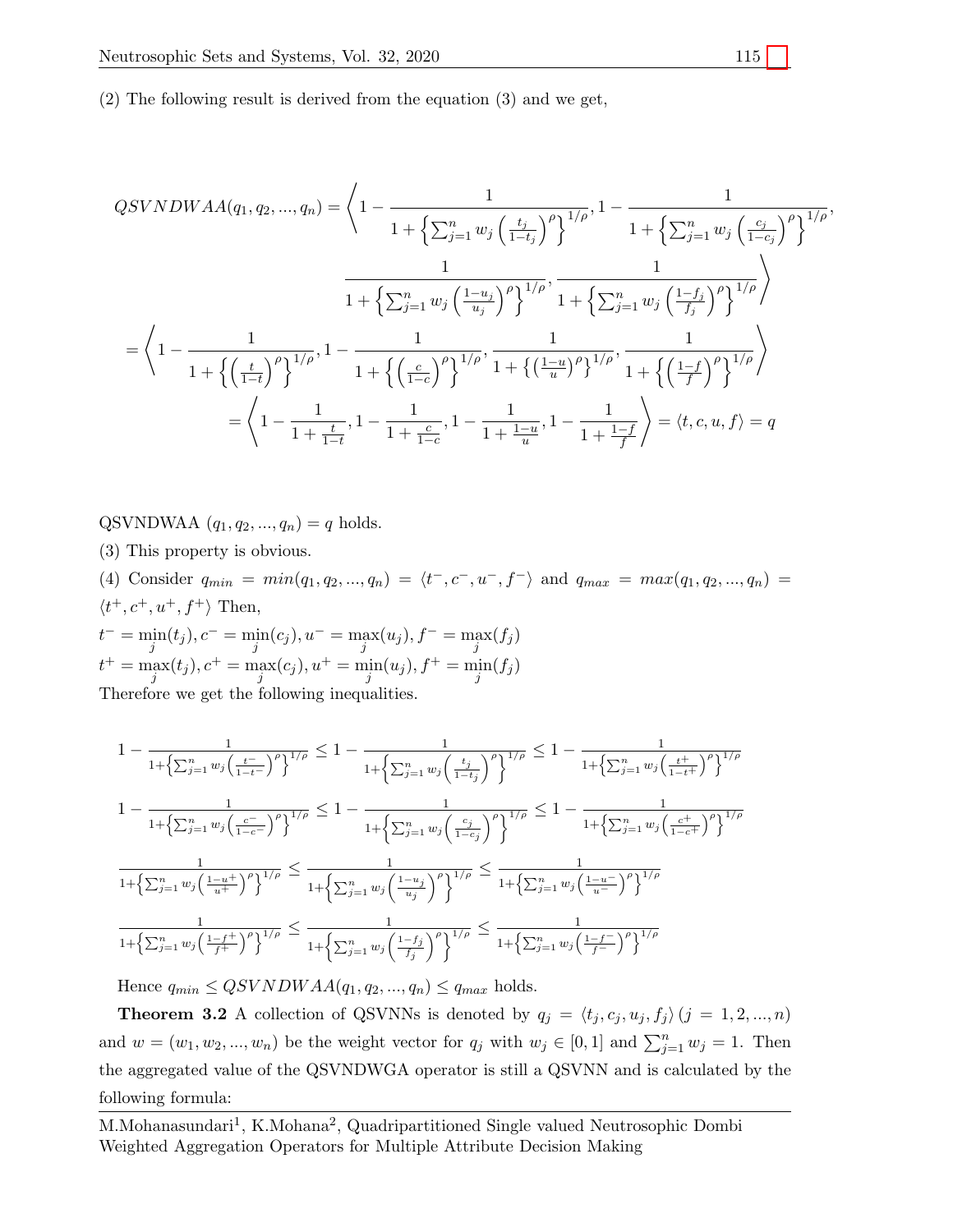$$
QSVNDWGA(q_1, q_2, ..., q_n) = \left\langle \frac{1}{1 + \left\{ \sum_{j=1}^n w_j \left( \frac{1 - t_j}{t_j} \right)^{\rho} \right\}^{1/\rho}}, \frac{1}{1 + \left\{ \sum_{j=1}^n w_j \left( \frac{1 - c_j}{c_j} \right)^{\rho} \right\}^{1/\rho}}, 1 - \frac{1}{1 + \left\{ \sum_{j=1}^n w_j \left( \frac{u_j}{1 - u_j} \right)^{\rho} \right\}^{1/\rho}}, 1 - \frac{1}{1 + \left\{ \sum_{j=1}^n w_j \left( \frac{t_j}{1 - t_j} \right)^{\rho} \right\}^{1/\rho}} \right\rangle
$$
\n(4)

The proof is similar to the proof of Theorem (3.1).

This QSVNDWGA operator also satisfies the following properties.

(1) Reducibility : If  $w = (1/n, 1/n, ..., 1/n)$ , then it is obvious that there exits,

$$
QSVNDWGA(q_1, q_2, ..., q_n) = \left\langle \frac{1}{1 + \left\{ \sum_{j=1}^n \frac{1}{n} \left( \frac{1 - t_j}{t_j} \right)^{\rho} \right\}^{1/\rho}}, \frac{1}{1 + \left\{ \sum_{j=1}^n \frac{1}{n} \left( \frac{1 - c_j}{c_j} \right)^{\rho} \right\}^{1/\rho}}, \right.
$$

$$
1 - \frac{1}{1 + \left\{ \sum_{j=1}^n \frac{1}{n} \left( \frac{u_j}{1 - u_j} \right)^{\rho} \right\}^{1/\rho}}, 1 - \frac{1}{1 + \left\{ \sum_{j=1}^n \frac{1}{n} \left( \frac{f_j}{1 - f_j} \right)^{\rho} \right\}^{1/\rho}} \right\rangle
$$

(2) Idempotency : Let all the QSVNNs be denoted by  $q_j = \langle t_j, c_j, u_j, f_j \rangle = q(j = 1, 2, ..., n)$ . Then QSVNDWGA  $(q_1, q_2, ..., q_n) = q$ .

(3) Commutativity: Let any QSVNS  $(q'_1, q'_2, ..., q'_n)$  be any permutation of  $(q_1, q_2, ..., q_n)$ . Then there is QSVNDWGA  $(q'_1, q'_2, ..., q'_n) =$  QSVNDWGA  $(q_1, q_2, ..., q_n)$ .

(4) Boundedness: Let  $q_{min} = min(q_1, q_2, ..., q_n)$  and  $q_{max} = max(q_1, q_2, ..., q_n)$ . Then  $q_{min} \leq QSVNDWGA(q_1, q_2, ..., q_n) \leq q_{max}$ 

To prove the above properties it is similar to the operator properties of QSVNDWAA. Hence it is not repeated here.

#### 5. MADM method using QSVNDWAA operator or QSVNDWGA operator

This section deals about the MADM method to handle the MADM problems effectively with QSVNN information by using the QSVNDWAA operator or QSVNDWGA operator. Let  $A = \{A_1, A_2, ..., A_m\}$  and  $C = \{C_1, C_2, ..., C_n\}$  be a discrete set of alternatives and attributes respectively. The weight vector of the above attributes is given by  $w = \{w_1, w_2, ..., w_n\}$ such that  $w_j \in [0,1]$  and  $\sum_{j=1}^n w_j = 1$ .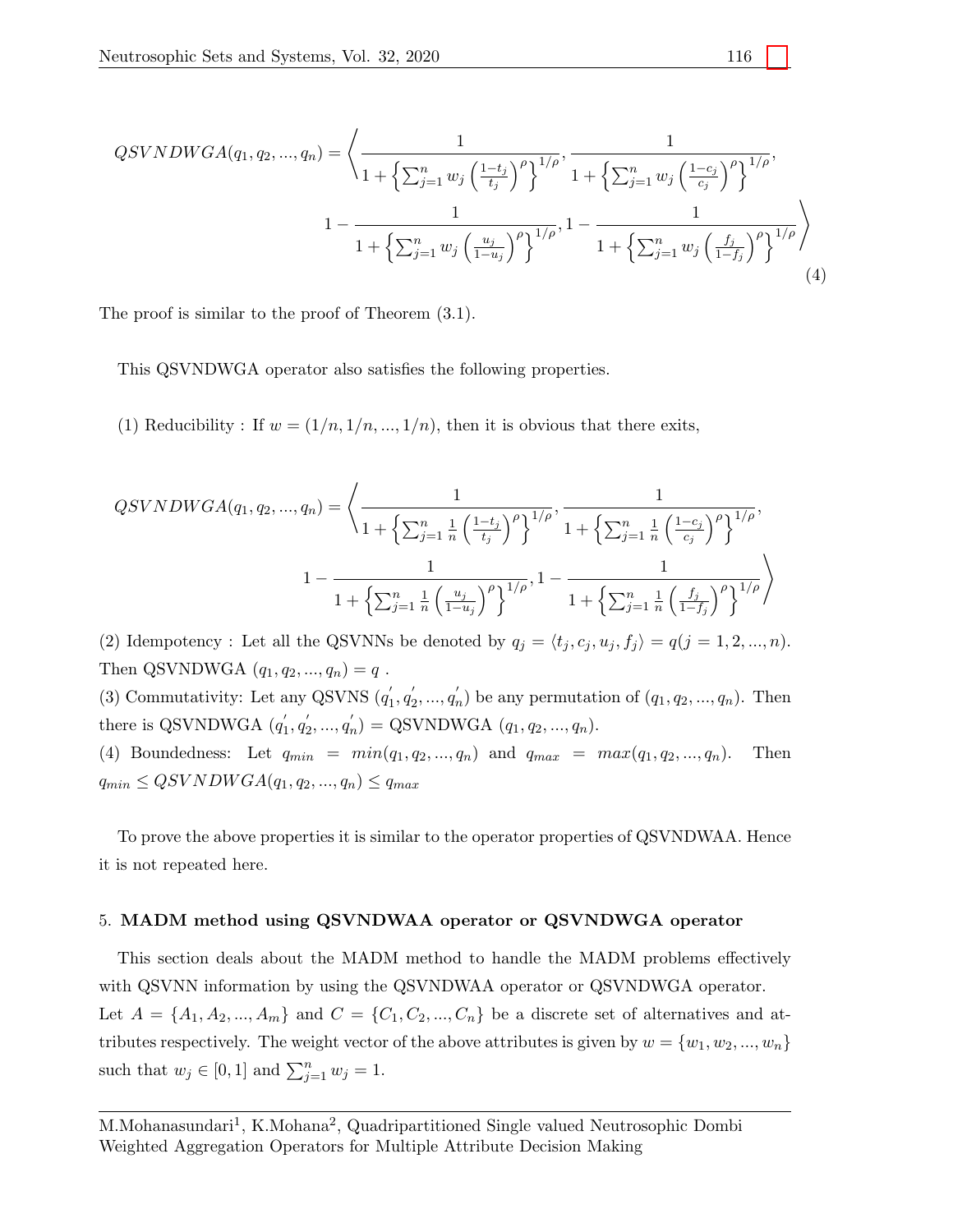To make a better decision to choose the alternative  $A_i(i = 1, 2, ..., m)$ , a decision maker needs to analyse the attributes  $C_j (j = 1, 2, ..., n)$  by the QSVNN  $q_{ij} = \langle t_{ij}, c_{ij}, u_{ij}, f_{ij} \rangle (i =$ 1, 2, ...,  $m; j = 1, 2, ..., n$ ) then we get a QSVNN decision matrix  $D = (d_{ij})_{m \times n}$ 

The following decision steps are needed to handle the MADM problems under QSVNN information by using the operator QSVNDWAA or QSVNDWGA.

Step 1 : Collect the QSVNN  $q_i(i = 1, 2, ..., m)$  for the given alternative  $A_i(i = 1, 2, ..., m)$ by using the operator QSVNDWAA

$$
q_{i} = QSVNDWAA(q_{i1}, q_{i2}, ..., q_{in})
$$
\n
$$
= \left\langle 1 - \frac{1}{1 + \left\{ \sum_{j=1}^{n} w_{j} \left( \frac{t_{ij}}{1 - t_{ij}} \right)^{\rho} \right\}^{1/\rho}}, 1 - \frac{1}{1 + \left\{ \sum_{j=1}^{n} w_{j} \left( \frac{c_{ij}}{1 - c_{ij}} \right)^{\rho} \right\}^{1/\rho}}, \frac{1}{1 + \left\{ \sum_{j=1}^{n} w_{j} \left( \frac{1 - u_{ij}}{u_{ij}} \right)^{\rho} \right\}^{1/\rho}}, \frac{1}{1 + \left\{ \sum_{j=1}^{n} w_{j} \left( \frac{1 - t_{ij}}{t_{ij}} \right)^{\rho} \right\}^{1/\rho}} \right\rangle
$$

or by using QSVNDWGA operator

$$
q_{i} = QSVNDWGA(q_{i1}, q_{i2}, ..., q_{in})
$$
\n
$$
= \left\langle \frac{1}{1 + \left\{ \sum_{j=1}^{n} w_{j} \left( \frac{1 - t_{ij}}{t_{ij}} \right)^{\rho} \right\}^{1/\rho}}, \frac{1}{1 + \left\{ \sum_{j=1}^{n} w_{j} \left( \frac{1 - c_{ij}}{c_{ij}} \right)^{\rho} \right\}^{1/\rho}}, \frac{1}{1 + \left\{ \sum_{j=1}^{n} w_{j} \left( \frac{u_{ij}}{1 - u_{ij}} \right)^{\rho} \right\}^{1/\rho}}, 1 - \frac{1}{1 + \left\{ \sum_{j=1}^{n} w_{j} \left( \frac{t_{ij}}{1 - t_{ij}} \right)^{\rho} \right\}^{1/\rho}} \right\rangle
$$

where  $w = (w_1, w_2, ..., w_n)$  is the weight vector such that  $w_j \in [0, 1]$  and  $\sum_{j=1}^n w_j = 1$ 

Step 2: Score values  $E(q_i)$  can be calculated by using Equation (1) with the collective QSVNN  $q_i (i = 1, 2, ..., m)$ 

Step 3: Select the best one according to rank given to the alternatives.

#### 6. Illustrative Example

This section illustrates an example for a MADM problem about investment alternatives under a QSVNN environment. An investment company chooses three possible alternatives for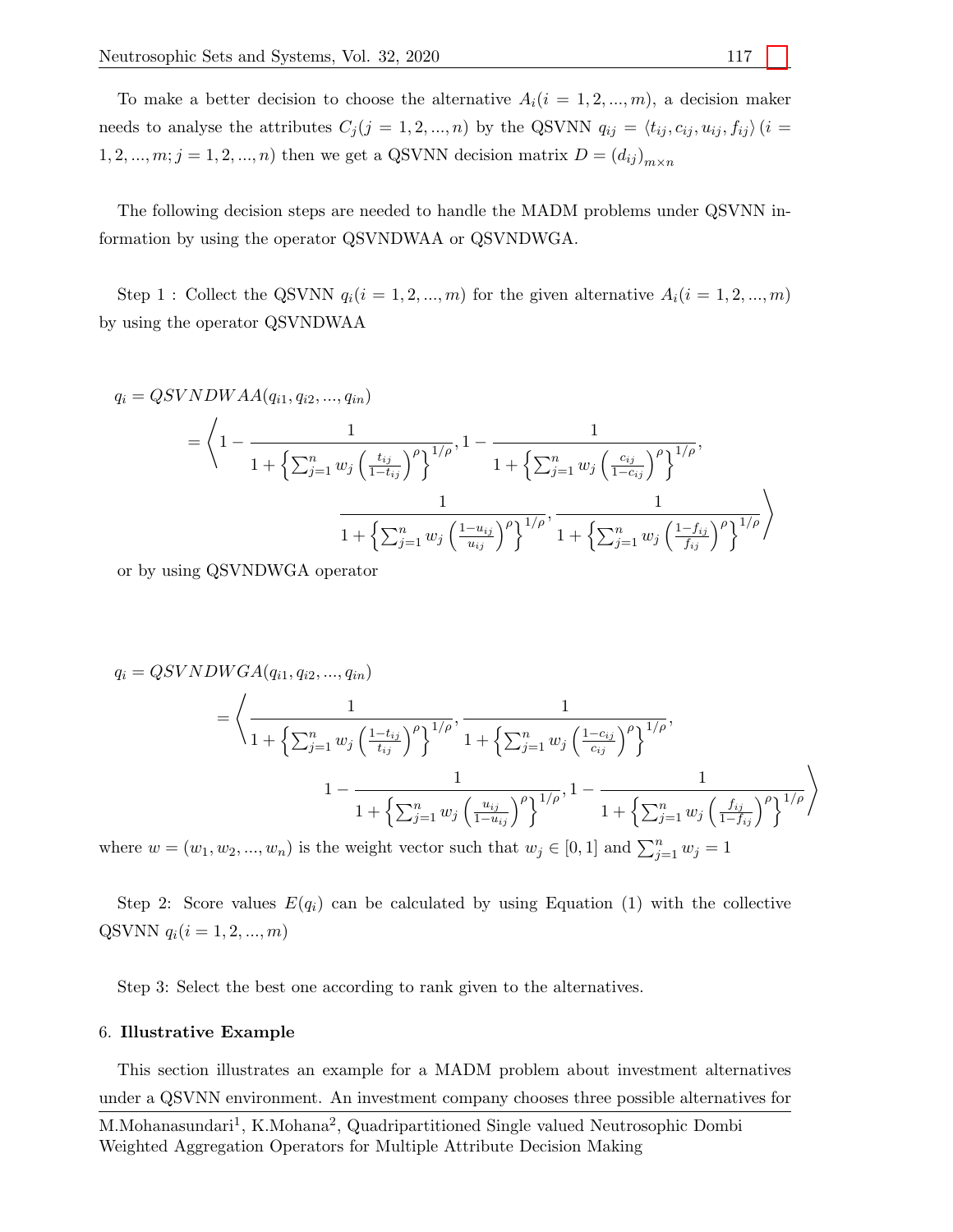investing their money by considering the four attributes. Let  $A_1, A_2, A_3$  be three alternatives which represent food, car and computer company respectively. Let  $C_1, C_2, C_3, C_4$  be the four attributes which denotes i) Knowledge (or) Expertise ii) Start up costs iii) Market or Demand iv) Competition respectively. Here the alternatives under given attributes are expressed by the form of QSVNNs. When three alternatives under four attributes are evaluated we get a quadripartitioned single valued neutrosophic decision matrix  $D = (q_{ij})_{m \times n}$  where  $q_{ij}$  $\langle t_{ij}, c_{ij}, u_{ij}, f_{ij} \rangle$   $(i = 1, 2, 3; j = 1, 2, 3, 4)$  which is given below.

$$
D = \left[ \begin{array}{cccc} \langle 0.5, 0.6, 0.2, 0.1 \rangle & \langle 0.4, 0.2, 0.3, 0.1 \rangle & \langle 0.4, 0.2, 0.3, 0.1 \rangle & \langle 0.6, 0.7, 0.1, 0.5 \rangle \\ \langle 0.5, 0.1, 0.8, 0.7 \rangle & \langle 0.2, 0.1, 0.8, 0.7 \rangle & \langle 0.5, 0.4, 0.7, 0.3 \rangle & \langle 0.5, 0.4, 0.7, 0.3 \rangle \\ \langle 0.1, 0.2, 0.5, 0.7 \rangle & \langle 0.1, 0.5, 0.3, 0.4 \rangle & \langle 0.3, 0.2, 0.7, 0.8 \rangle & \langle 0.9, 0.8, 0.4, 0.1 \rangle \end{array} \right]
$$

The weight vector for the above four attributes is given as  $w = (0.35, 0.25, 0.25, 0.15)$ . Hence the proposed operator of QSVNDWAA (or) QSVNDWGA are used here to solve MADM problem under QSVNN information.

The following steps are needed to solve MADM problem when we use the operator QSVND-WAA. Step 1 : By using Equation(1) for  $\rho = 1$  derive the collective QSVNNs of  $q_i$  for the alternative  $A_i(i = 1, 2, 3)$  which is given below.

 $q_1 = \langle 0.4760, 0.6667, 0.2034, 0.1136 \rangle$ ,

 $q_2 = \langle 0.4483, 0.25, 0.7568, 0.4565 \rangle$ ,

 $q_3 = \langle 0.6038, 0.5, 0.4414, 0.3404 \rangle$ 

Step 2 : Score values  $E(q_i)$  can be calculated by using Equation (1) of the collective QSVNN  $q_i(i = 1, 2, 3)$  for the alternatives  $A_i(i = 1, 2, 3)$  gives the following results.

 $E(q_1) = 0.6231, E(q_2) = 0.4962, E(q_3) = 0.5805$ 

Step 3: The ranking order is given according to the obtained score values

 $q_1 > q_3 > q_2$  and the best one is  $q_1$ 

The same MADM problem can also be solved by using the another proposed operator that is QSVNDWGA. The following steps are needed to solve the MADM problem.

Step 1 : By using Equation (4) for  $\rho = 1$  derive the collective QSVNNs of  $q_i$  for the alternative  $A_i(i = 1, 2, 3)$  which is given below.

 $q_1 = \langle 0.4545, 0.3033, 0.2416, 0.1965 \rangle$ ,

 $q_2 = \langle 0.3636, 0.1429, 0.7692, 0.6111 \rangle$ ,

 $q_3 = \langle 0.1429, 0.2712, 0.5328, 0.6667 \rangle$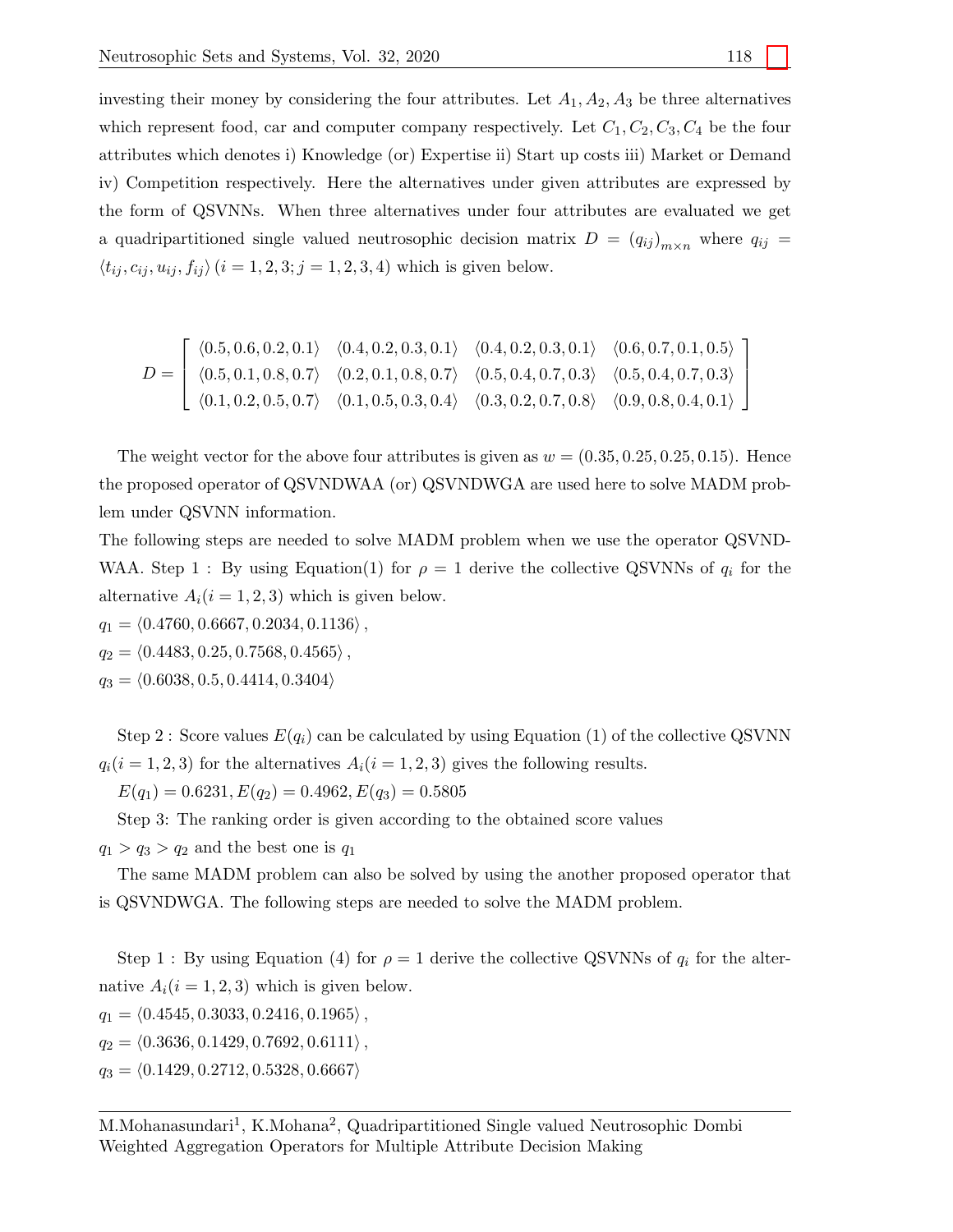Step 2 : Score values  $E(q_i)$  can be calculated by using Equation (1) of the collective QSVNN  $q_i(i = 1, 2, 3)$  for the alternatives  $A_i(i = 1, 2, 3)$  gives the following results.

 $E(q_1) = 0.6783, E(q_2) = 0.4601, E(q_3) = 0.4181$ 

Step 3: The ranking order is given according to the obtained score values  $q_1 > q_2 > q_3$  and the best one is  $q_1$ 

The following Table 1 and 2 shows the ranking results for the parameters of  $\rho \in [1, 10]$  of the quadripartitioned single valued neutrosophic Dombi weighted arithmetic average (QSVND-WAA) operator and quadripartitioned single valued neutrosophic Dombi weighted geometric average (QSVNDWGA) operator respectively.

We can observe the following results from Tables 1 and 2.

1) Different aggregation operators that is QSVNDWAA and QSVNDWGA shows different ranking orders. But the ranking orders due to different operational parameters are same according to the one operator. This results that the operational parameter  $\rho$  is not sensitive in this decision making problem since we get the same ranking orders corresponding to the QSVNDWAA and QSVNDWGA operator.

| $\rho$ | $E(q_1), E(q_2), E(q_3)$ | <b>Ranking Order</b> |
|--------|--------------------------|----------------------|
| 1      | 0.6231,0.4962,0.5805     | $q_1 > q_3 > q_2$    |
| 2      | 0.6596,0.5044,0.6323     | $q_1 > q_3 > q_2$    |
| 3      | 0.6601,0.5089,0.6468     | $q_1 > q_3 > q_2$    |
| 4      | 0.6619, 0.5118, 0.6535   | $q_1 > q_3 > q_2$    |
| 5      | 0.6637,0.5139,0.6577     | $q_1 > q_3 > q_2$    |
| 6      | 0.6652,0.5154,0.6605     | $q_1 > q_3 > q_2$    |
| 7      | 0.6665,0.5166,0.6626     | $q_1 > q_3 > q_2$    |
| 8      | 0.6675, 0.5181, 0.6641   | $q_1 > q_3 > q_2$    |
| 9      | 0.6683, 0.5184, 0.6654   | $q_1 > q_3 > q_2$    |
| 10     | 0.6689, 0.5191, 0.6664   | $q_1 > q_3 > q_2$    |

Table 1. Ranking results of the operator QSVNDWAA for different operational parameters.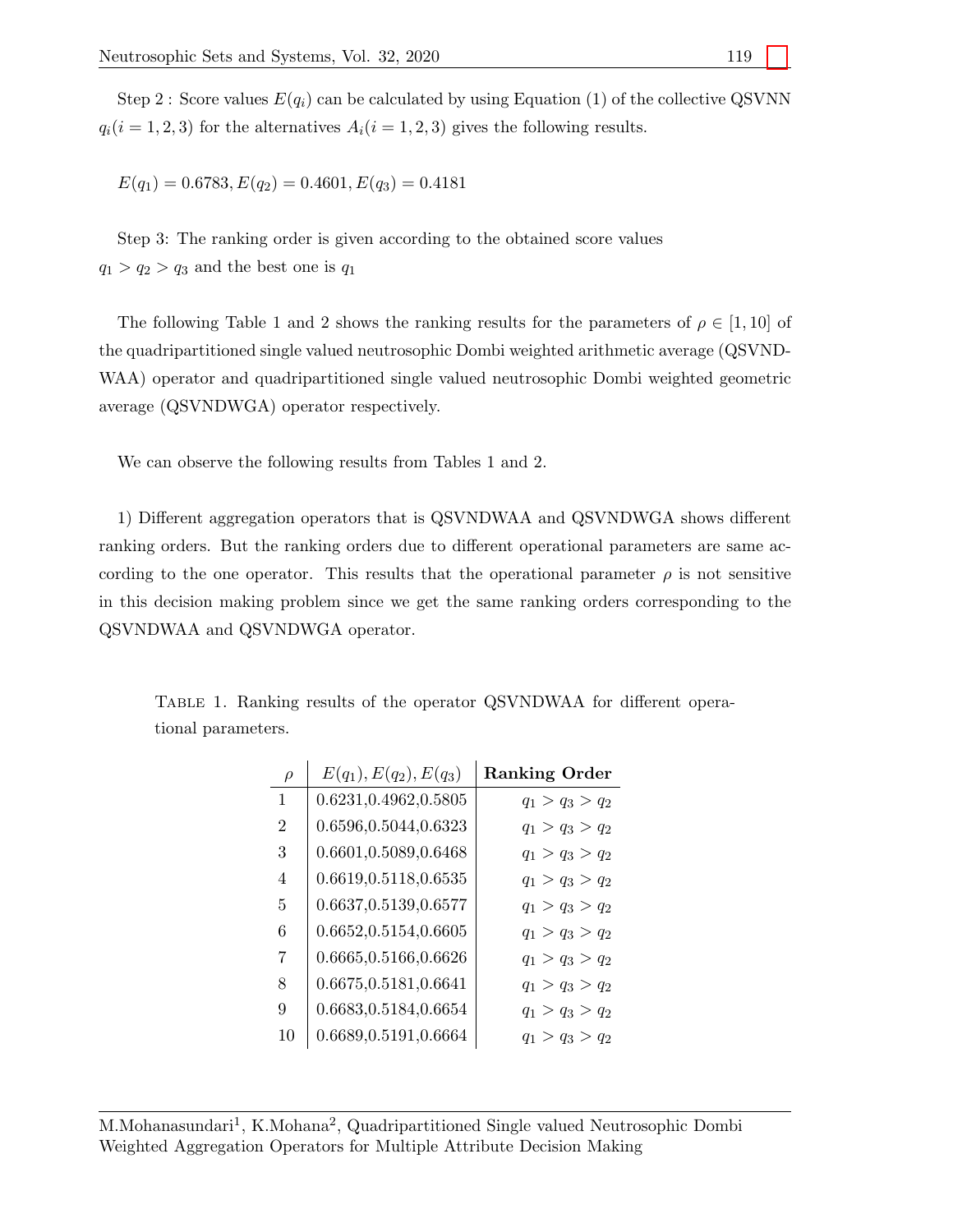| $\rho$         | $E(q_1), E(q_2), E(q_3)$ | <b>Ranking Order</b> |
|----------------|--------------------------|----------------------|
| 1              | 0.6783,0.4601,0.4181     | $q_1 > q_2 > q_3$    |
| $\overline{2}$ | 0.6619, 0.4424, 0.3994   | $q_1 > q_2 > q_3$    |
| 3              | 0.6475,0.4308,0.3877     | $q_1 > q_2 > q_3$    |
| 4              | 0.6380,0.4236,0.3799     | $q_1 > q_2 > q_3$    |
| 5              | 0.6315,0.4196,0.3745     | $q_1 > q_2 > q_3$    |
| 6              | 0.6269, 0.4158, 0.3706   | $q_1 > q_2 > q_3$    |
| 7              | 0.6236, 0.4136, 0.3678   | $q_1 > q_2 > q_3$    |
| 8              | 0.6204,0.4119,0.3656     | $q_1 > q_2 > q_3$    |
| 9              | 0.6185,0.4105,0.3638     | $q_1 > q_2 > q_3$    |
| 10             | 0.6167,0.4094,0.3624     | $q_1 > q_2 > q_3$    |

Table 2. Ranking results of the operator QSVNDWGA for different operational parameters.

1) The ranking orders according to the operators QSVNDWAA and QSVNDWGA are different

2) Ranking orders are not affected by different operational parameters of  $\rho \in [0, 1]$  in both the operators which shows that  $\rho$  is not sensitive in this decision making problem.

3) These aggregation methods of the operators QSVNDWAA and QSVNDWGA provides new method to solve MADM problems under an QSVNN environment.

### 7. Conclusion

In this paper we have studied the Dombi operations of QSVNN based on the Dombi T-norm and T-conorm operations and also we have proposed the two weighted aggregation operators QSVNDWAA , QSVNDWGA and investigate their properties. Multiple Attribute Decision making is one of the effective approach which helps us to the problems involving a selection from a finite number of alternatives are included under finite number of attributes. To solve these type of MADM problems ranking orders are used to select the best one among the given alternatives. This paper also deals about MADM method by using the proposed QSVNDWAA and QSVNDWGA operator under a QSVNN environment. Using these aggregation operators we calculate the score function of the alternatives with respect to the given attributes and this score function helps us to rank the alternatives and choose the best one. Finally we illustrated an example of a MADM problem for the proposed aggregation operators.

#### References

<span id="page-13-0"></span>[1] K.Atanasov, Intuitionistic Fuzzy Sets, Fuzzy Sets and Systems.20 (1986), 87-96.

M.Mohanasundari<sup>1</sup>, K.Mohana<sup>2</sup>, Quadripartitioned Single valued Neutrosophic Dombi Weighted Aggregation Operators for Multiple Attribute Decision Making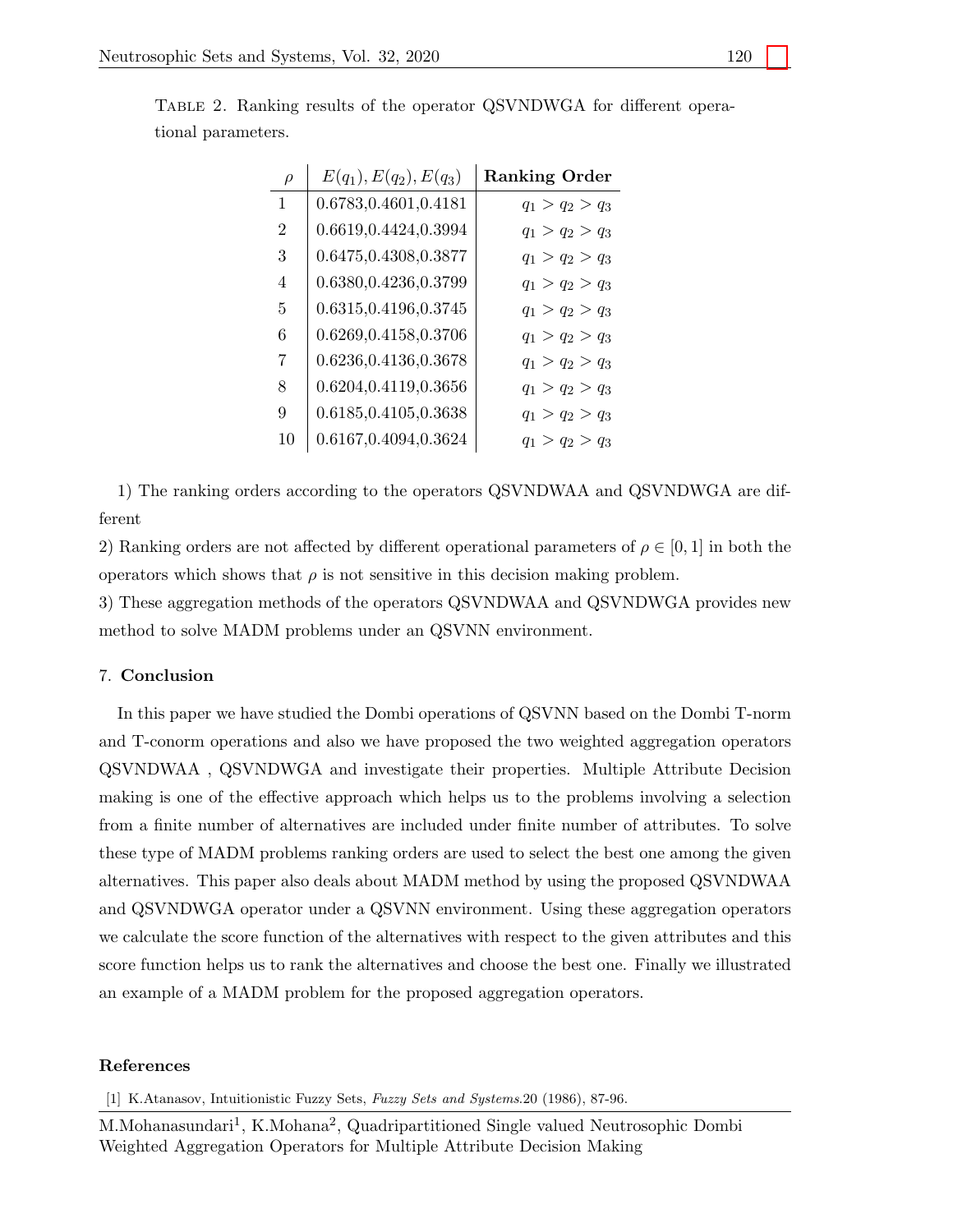- <span id="page-14-4"></span>[3] Abdel-Basset, Mohamed, et al. Solving the supply chain problem using the best-worst method based on a novel Plithogenic model, Optimization Theory Based on Neutrosophic and Plithogenic Sets. Academic Press. (2020). 1-19.
- [4] Abdel-Basset, M., and Mohamed, R. (2020). A novel plithogenic TOPSIS-CRITIC model for sustainable supply chain risk management, Journal of Cleaner Production 247, 119586.
- [5] Abdel-Basset, Mohamed, Mumtaz Ali, and Asma Atef. Resource levelling problem in construction projects under neutrosophic environment, The Journal of Supercomputing. (2019): 1-25.
- <span id="page-14-5"></span>[6] Abdel-Basset, M., Mohamed, M., Elhoseny, M., Chiclana, F., and Zaied, A. E. N. H. Cosine similarity measures of bipolar neutrosophic set for diagnosis of bipolar disorder diseases. Artificial Intelligence in Medicine. (2019), 101, 101735.
- <span id="page-14-17"></span>[7] J.Chen and J.Ye, Some Single-valued Neutrosophic Dombi Weighted Aggregation Operators for Multiple Attribute Decision-Making symmetry 2017, 9(6), 82
- <span id="page-14-9"></span>[8] D.A. Chiang and N.P. Lin, Correlation of fuzzy sets, Fuzzy Sets and Systems 102 (1999), 221226.
- [9]
- <span id="page-14-16"></span>[10] Dombi J, A general class of fuzzy operators,the demorgan class of fuzzy operators and fuzziness measures induced by fuzzy operators. Fuzzy Sets Syst 1982,8,149-163.
- <span id="page-14-10"></span>[11] D.H. Hong, Fuzzy measures for a correlation coefficient of fuzzy numbers under Tw (the weakest t-norm) based fuzzy arithmetic operations, Information Sciences 176 (2006) 150160.
- <span id="page-14-12"></span>[12] Liu P.D., Wang Y.M, Multiple attribute decision making method based on single-valued neutrosophic normalized weighted Bonferroni mean. Neural Comput. Appl. 2014, 25, 20012010.
- [13] Liu, P.D., Chu Y.C., Li Y.W., Chen Y.B., Some generalized neutrosophic number Hamacher aggregation operators and their application to group decision making. J. Intell. Fuzzy Syst. 2014, 16, 242255.
- <span id="page-14-13"></span>[14] Liu, P.D., Wang Y.M., Interval neutrosophic prioritized OWA operator and its application to multiple attribute decision making. J. Syst. Sci. Complex. 2016, 29, 681697.
- <span id="page-14-6"></span>[15] K.Mohana, M.Mohanasundari, On Some Similarity Measures of Single Valued Neutrosophic Rough Sets Neutrosophic Sets and Systems 24 (2019) 10-22.
- <span id="page-14-8"></span>[16] K Mohana , M Mohanasundari, Quadripartitioned Single Valued Neutrosophic Rough Sets, Nirmala Annual Research Congress (NARC-2018) , ISBN-978-93-5321-859-1, 3 (2018) 165.
- <span id="page-14-2"></span>[17] Z.Pawlak, Rough sets, International Journal of Computer and Information Sciences 11(5) (1982), 341-356.
- <span id="page-14-7"></span>[18] Rajashi Chatterjee, P.Majumdar and S.K.Samanta, On some similarity measures and entropy on quadripartitioned single valued neutrosophic sets, Journal of Intelligent and Fuzzy Systems 30,2016, 2475-2485.
- <span id="page-14-0"></span>[19] F.Smarandache, A Unifying Field in Logics. Neutrosophy: Neutrosophic Probability, Set and Logic, American Research Press, Rehoboth 1999.
- <span id="page-14-14"></span>[20] Sun H.X., Yang H.X., Wu J.Z., Yao O.Y., Interval neutrosophic numbers Choquet integral operator for multi-criteria decision making. J. Intell. Fuzzy Syst. 2015, 28, 24432455.
- <span id="page-14-1"></span>[21] Wang H, Smarandache F, Zhang YQ, Sunderraman R (2010) Single valued neutrosophic sets, Multispace Multistruct 4:410-413.
- <span id="page-14-15"></span>[22] Wu X.H., Wang J.Q., Peng J.J., Chen X.H., Cross-entropy and prioritized aggregation operator with simplified neutrosophic sets and their application in multi-criteria decision-making problems. J. Intell. Fuzzy Syst. 2016, 18, 11041116.
- <span id="page-14-3"></span>[23] H.L.Yang., A hybrid model of single valued neutrosophic sets and rough sets: single valued neutrosophic rough set model. Soft Comput. (2017) 21:62536267
- <span id="page-14-11"></span>[24] J. Ye, Multicriteria fuzzy decision-making method using entropy weights-based correlation coefficients of interval valued intuitionistic fuzzy sets, Applied Mathematical Modelling 34 (2010), 38643870.
- M.Mohanasundari<sup>1</sup>, K.Mohana<sup>2</sup>, Quadripartitioned Single valued Neutrosophic Dombi Weighted Aggregation Operators for Multiple Attribute Decision Making